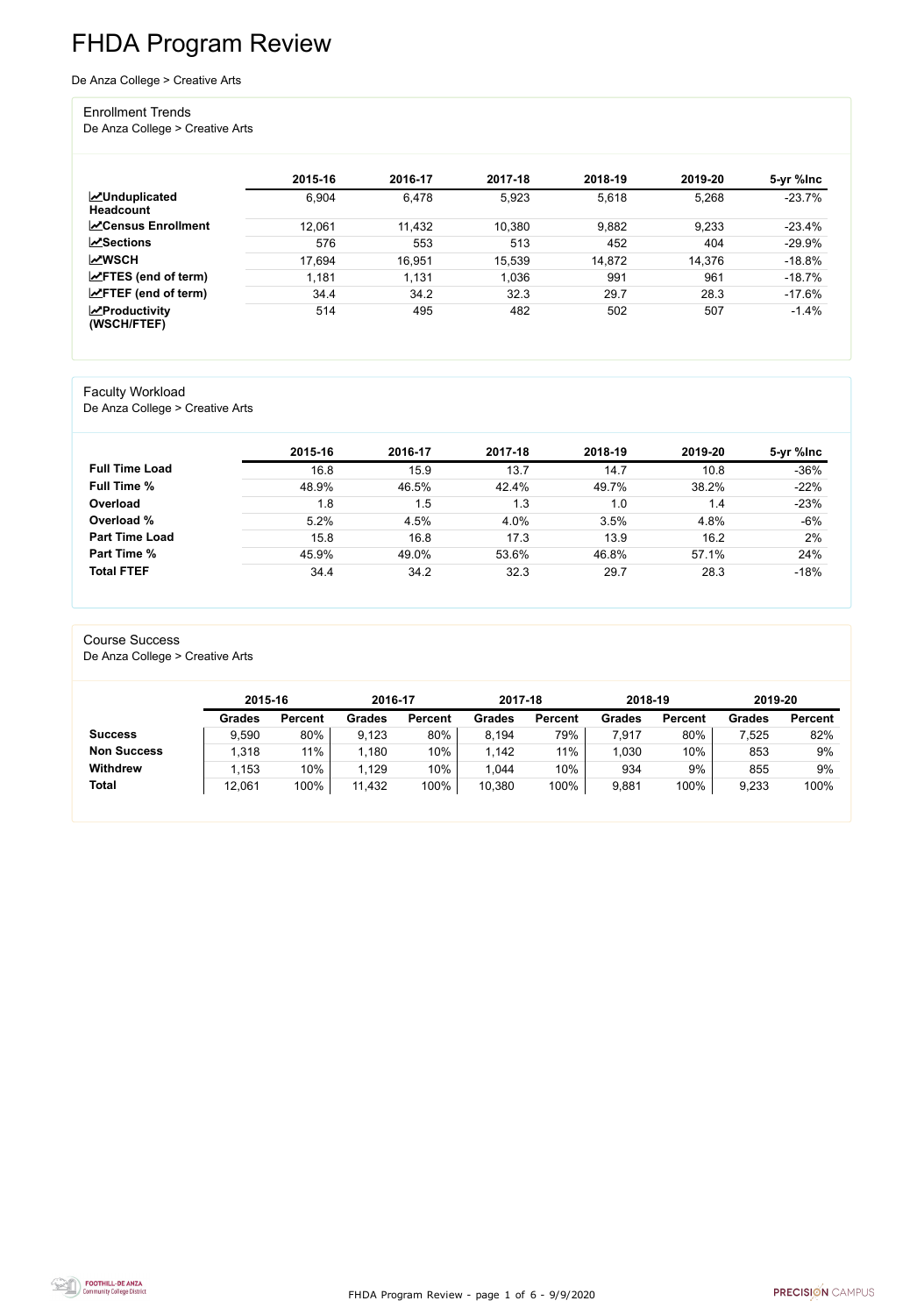FHDA Program Review - page 2 of 6 - 9/9/2020



### Course Success for African American, Latinx, and Filipinx Students

#### Course Success for Asian, Native American, Pacific Islander, White, and Decline to State Students

|                    |               | 2015-16        |               | 2016-17        |               | 2017-18        | 2018-19       |                | 2019-20       |                |
|--------------------|---------------|----------------|---------------|----------------|---------------|----------------|---------------|----------------|---------------|----------------|
|                    | <b>Grades</b> | <b>Percent</b> | <b>Grades</b> | <b>Percent</b> | <b>Grades</b> | <b>Percent</b> | <b>Grades</b> | <b>Percent</b> | <b>Grades</b> | <b>Percent</b> |
| <b>Success</b>     | 2,949         | 75%            | 2,722         | 73%            | 2,481         | 73%            | 2,306         | 73%            | 2,208         | 74%            |
| <b>Non Success</b> | 580           | 15%            | 557           | 15%            | 502           | 15%            | 471           | 15%            | 416           | 14%            |
| <b>Withdrew</b>    | 427           | 11%            | 443           | 12%            | 417           | 12%            | 392           | 12%            | 364           | 12%            |
| <b>Total</b>       | 3,956         | 100%           | 3,722         | 100%           | 3,400         | 100%           | 3,169         | 100%           | 2,988         | 100%           |

|                    | 2015-16       |                | 2016-17       |                | 2017-18       |                | 2018-19       |                | 2019-20       |                |
|--------------------|---------------|----------------|---------------|----------------|---------------|----------------|---------------|----------------|---------------|----------------|
|                    | <b>Grades</b> | <b>Percent</b> | <b>Grades</b> | <b>Percent</b> | <b>Grades</b> | <b>Percent</b> | <b>Grades</b> | <b>Percent</b> | <b>Grades</b> | <b>Percent</b> |
| <b>Success</b>     | 6,641         | 82%            | 6,401         | 83%            | 5.713         | 82%            | 5,611         | 84%            | 5,317         | 85%            |
| <b>Non Success</b> | 738           | 9%             | 623           | 8%             | 640           | 9%             | 559           | 8%             | 437           | 7%             |
| <b>Withdrew</b>    | 726           | 9%             | 686           | 9%             | 627           | 9%             | 542           | 8%             | 491           | 8%             |
| <b>Total</b>       | 8,105         | 100%           | 7,710         | 100%           | 6,980         | 100%           | 6,712         | 100%           | 6,245         | 100%           |
|                    |               |                |               |                |               |                |               |                |               |                |

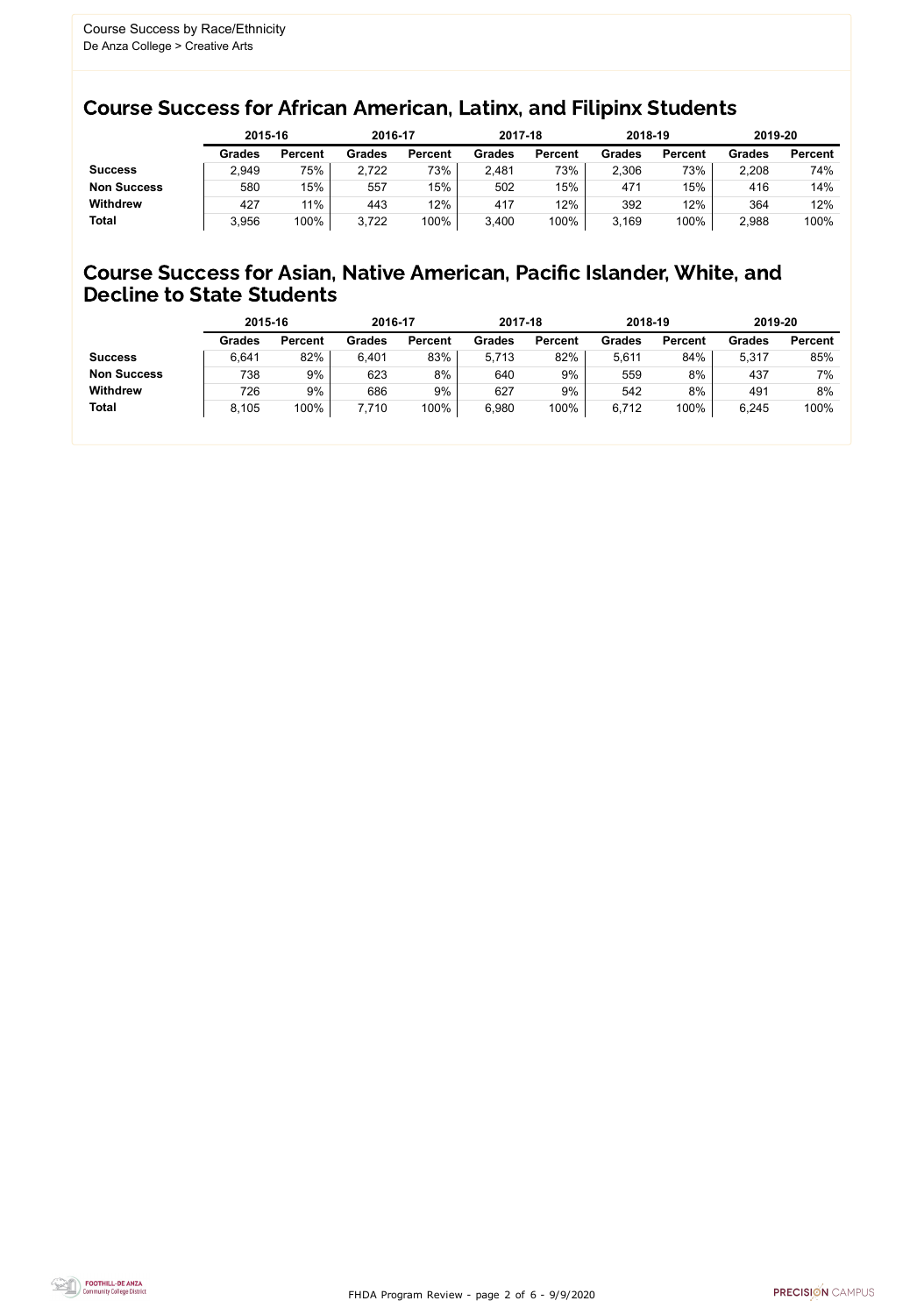FHDA Program Review - page 3 of 6 - 9/9/2020



Some courses may continue to be listed but no longer have data due to renumbering or because the course was not offered in the past five years.



### by Gender

|                     |        | 2015-16        |        | 2016-17        |        | 2017-18        |       | 2018-19        |       | 2019-20        |  |
|---------------------|--------|----------------|--------|----------------|--------|----------------|-------|----------------|-------|----------------|--|
|                     | Enr    | <b>Percent</b> | Enr    | <b>Percent</b> | Enr    | <b>Percent</b> | Enr   | <b>Percent</b> | Enr   | <b>Percent</b> |  |
| <b>Female</b>       | 6,017  | 50%            | 5,627  | 49%            | 5,022  | 48%            | 4,812 | 49%            | 4,503 | 49%            |  |
| <b>Male</b>         | 5.915  | 49%            | 5,696  | 50%            | 5,253  | 51%            | 4,982 | 50%            | 4,618 | 50%            |  |
| <b>Non-Binary</b>   |        | 0%             |        | 0%             | 0      | 0%             |       | $0\%$          |       | 0%             |  |
| <b>Not Reported</b> | 129    | 1%             | 109    | $1\%$          | 105    | $1\%$          | 88    | $1\%$          | 106   | $1\%$          |  |
| <b>Total</b>        | 12,061 | 100%           | 11,432 | 100%           | 10,380 | 100%           | 9,882 | 100%           | 9,233 | 100%           |  |

# by Ethnicity

|                         | 2015-16 |                | 2016-17 |                | 2017-18 |                | 2018-19 |                | 2019-20 |                |
|-------------------------|---------|----------------|---------|----------------|---------|----------------|---------|----------------|---------|----------------|
|                         | Enr     | <b>Percent</b> | Enr     | <b>Percent</b> | Enr     | <b>Percent</b> | Enr     | <b>Percent</b> | Enr     | <b>Percent</b> |
| <b>African American</b> | 425     | 4%             | 386     | 3%             | 396     | 4%             | 341     | 3%             | 268     | 3%             |
| Asian                   | 5,101   | 42%            | 5,025   | 44%            | 4,562   | 44%            | 4,390   | 44%            | 4,040   | 44%            |
| <b>Filipinx</b>         | 910     | 8%             | 807     | 7%             | 699     | 7%             | 606     | 6%             | 630     | 7%             |
| Latinx                  | 2,621   | 22%            | 2,529   | 22%            | 2,305   | 22%            | 2,222   | 22%            | 2,090   | 23%            |
| <b>Native American</b>  | 52      | $0\%$          | 41      | $0\%$          | 50      | $0\%$          | 59      | 1%             | 33      | $0\%$          |
| <b>Pacific Islander</b> | 71      | $1\%$          | 83      | $1\%$          | 51      | $0\%$          | 91      | 1%             | 67      | 1%             |
| White                   | 2,598   | 22%            | 2,319   | 20%            | 2,165   | 21%            | 2,000   | 20%            | 1,741   | 19%            |
| <b>Decline to State</b> | 283     | 2%             | 242     | 2%             | 152     | $1\%$          | 173     | 2%             | 364     | 4%             |
| <b>Total</b>            | 12,061  | 100%           | 11,432  | 100%           | 10,380  | 100%           | 9,882   | 100%           | 9,233   | 100%           |

### by Age

|              | 2015-16 |                | 2016-17 |                | 2017-18 |                | 2018-19 |                | 2019-20 |                |
|--------------|---------|----------------|---------|----------------|---------|----------------|---------|----------------|---------|----------------|
|              | Enr     | <b>Percent</b> | Enr     | <b>Percent</b> | Enr     | <b>Percent</b> | Enr     | <b>Percent</b> | Enr     | <b>Percent</b> |
| 19 or less   | 2,671   | 22%            | 2,412   | 21%            | 2,134   | 21%            | 2,386   | 24%            | 2,406   | 26%            |
| $20 - 24$    | 5.963   | 49%            | 5,712   | 50%            | 5,183   | 50%            | 4,860   | 49%            | 4,460   | 48%            |
| 25-39        | 2,477   | 21%            | 2,337   | 20%            | 2,204   | 21%            | 1,929   | 20%            | 1,705   | 18%            |
| $40 +$       | 950     | 8%             | 971     | 8%             | 859     | 8%             | 707     | 7%             | 662     | 7%             |
| <b>Total</b> | 12,061  | 100%           | 11,432  | 100%           | 10,380  | 100%           | 9,882   | 100%           | 9,233   | 100%           |

## by Education Level

|                           | 2015-16 |                | 2016-17 |                | 2017-18 |                | 2018-19 |                | 2019-20 |                |
|---------------------------|---------|----------------|---------|----------------|---------|----------------|---------|----------------|---------|----------------|
|                           | Enr     | <b>Percent</b> | Enr     | <b>Percent</b> | Enr     | <b>Percent</b> | Enr     | <b>Percent</b> | Enr     | <b>Percent</b> |
| <b>Bachelor or higher</b> | .302    | 11%            | ,350    | 12%            | 1,316   | 13%            | 1,084   | 11%            | 932     | 10%            |
| <b>Associate</b>          | 303     | 3%             | 311     | 3%             | 245     | 2%             | 223     | 2%             | 210     | 2%             |
| <b>HS/Equivalent</b>      | 9,383   | 78%            | 8,810   | 77%            | 8,014   | 77%            | 7,863   | 80%            | 7,382   | 80%            |
| <b>All Other</b>          | 1,073   | 9%             | 961     | 8%             | 805     | 8%             | 712     | 7%             | 709     | 8%             |
| <b>Total</b>              | 12,061  | 100%           | 11,432  | 100%           | 10,380  | 100%           | 9,882   | 100%           | 9,233   | 100%           |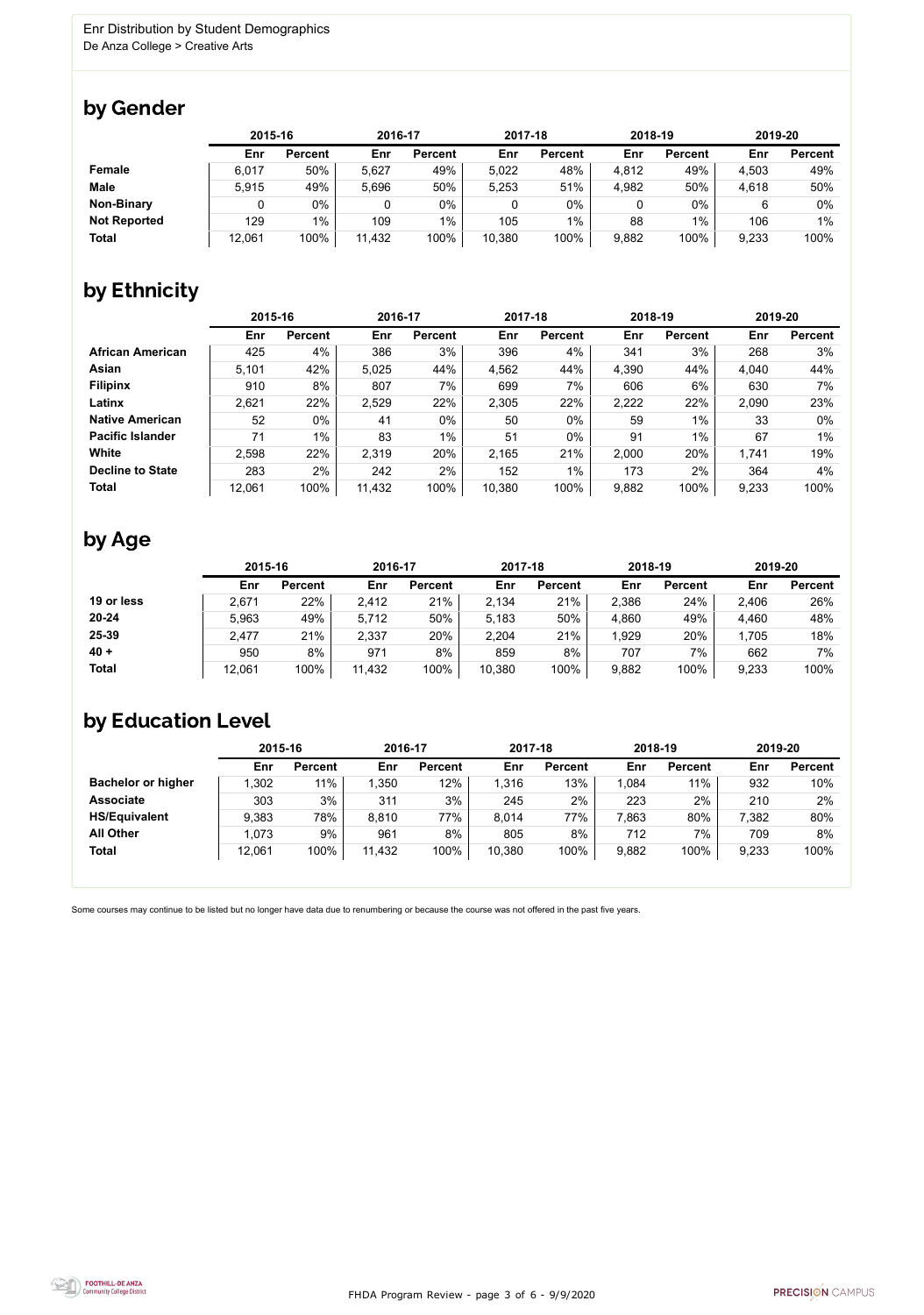FHDA Program Review - page 4 of 6 - 9/9/2020



#### Success Rates by Gender De Anza College > Creative Arts

|                     |                | 2019-20        |                    |                |                 |                |               |                |  |  |  |  |  |  |
|---------------------|----------------|----------------|--------------------|----------------|-----------------|----------------|---------------|----------------|--|--|--|--|--|--|
|                     | <b>Success</b> |                | <b>Non Success</b> |                | <b>Withdrew</b> |                | <b>Total</b>  |                |  |  |  |  |  |  |
|                     | <b>Grades</b>  | <b>Percent</b> | <b>Grades</b>      | <b>Percent</b> | <b>Grades</b>   | <b>Percent</b> | <b>Grades</b> | <b>Percent</b> |  |  |  |  |  |  |
| Female              | 3,796          | 84%            | 315                | 7%             | 392             | 9%             | 4,503         | 100%           |  |  |  |  |  |  |
| <b>Male</b>         | 3,637          | 79%            | 527                | 11%            | 454             | 10%            | 4,618         | 100%           |  |  |  |  |  |  |
| <b>Non-Binary</b>   |                | 50%            | $\overline{2}$     | 33%            |                 | 17%            | 6             | 100%           |  |  |  |  |  |  |
| <b>Not Reported</b> | 89             | 84%            | 9                  | 8%             | 8               | 8%             | 106           | 100%           |  |  |  |  |  |  |
| All                 | 7,525          | 82%            | 853                | 9%             | 855             | 9%             | 9,233         | 100%           |  |  |  |  |  |  |

|                     |               | 2018-19                              |               |                |               |                 |               |                |  |  |  |  |  |
|---------------------|---------------|--------------------------------------|---------------|----------------|---------------|-----------------|---------------|----------------|--|--|--|--|--|
|                     |               | <b>Non Success</b><br><b>Success</b> |               |                |               | <b>Withdrew</b> | <b>Total</b>  |                |  |  |  |  |  |
|                     | <b>Grades</b> | <b>Percent</b>                       | <b>Grades</b> | <b>Percent</b> | <b>Grades</b> | <b>Percent</b>  | <b>Grades</b> | <b>Percent</b> |  |  |  |  |  |
| Female              | 4,009         | 83%                                  | 405           | 8%             | 398           | 8%              | 4,812         | 100%           |  |  |  |  |  |
| <b>Male</b>         | 3,835         | 77%                                  | 615           | 12%            | 531           | 11%             | 4,981         | 100%           |  |  |  |  |  |
| <b>Non-Binary</b>   |               | N/A                                  | 0             | N/A            | 0             | N/A             |               | 100%           |  |  |  |  |  |
| <b>Not Reported</b> | 73            | 83%                                  | 10            | 11%            | 5             | 6%              | 88            | 100%           |  |  |  |  |  |
| All                 | 7,917         | 80%                                  | 1,030         | 10%            | 934           | 9%              | 9,881         | 100%           |  |  |  |  |  |

|                     |               |                                      |               | 2017-18        |               |                |               |                |
|---------------------|---------------|--------------------------------------|---------------|----------------|---------------|----------------|---------------|----------------|
|                     |               | <b>Non Success</b><br><b>Success</b> |               |                |               |                | <b>Total</b>  |                |
|                     | <b>Grades</b> | <b>Percent</b>                       | <b>Grades</b> | <b>Percent</b> | <b>Grades</b> | <b>Percent</b> | <b>Grades</b> | <b>Percent</b> |
| Female              | 4,111         | 82%                                  | 437           | 9%             | 474           | 9%             | 5,022         | 100%           |
| <b>Male</b>         | 3,994         | 76%                                  | 700           | 13%            | 559           | 11%            | 5,253         | 100%           |
| <b>Non-Binary</b>   | 0             | N/A                                  | 0             | N/A            | 0             | N/A            |               | 100%           |
| <b>Not Reported</b> | 89            | 85%                                  | 5             | 5%             | 11            | 10%            | 105           | 100%           |
| All                 | 8,194         | 79%                                  | 1,142         | 11%            | 1,044         | 10%            | 10,380        | 100%           |

|                     |               |                |               | 2016-17            |                 |                |               |                |
|---------------------|---------------|----------------|---------------|--------------------|-----------------|----------------|---------------|----------------|
|                     |               | <b>Success</b> |               | <b>Non Success</b> | <b>Withdrew</b> |                | <b>Total</b>  |                |
|                     | <b>Grades</b> | <b>Percent</b> | <b>Grades</b> | <b>Percent</b>     | <b>Grades</b>   | <b>Percent</b> | <b>Grades</b> | <b>Percent</b> |
| <b>Female</b>       | 4,684         | 83%            | 416           | 7%                 | 527             | 9%             | 5,627         | 100%           |
| <b>Male</b>         | 4,354         | 76%            | 757           | 13%                | 585             | 10%            | 5,696         | 100%           |
| <b>Non-Binary</b>   | 0             | N/A            |               | N/A                | 0               | N/A            | 0             | 100%           |
| <b>Not Reported</b> | 85            | 78%            |               | 6%                 | 17              | 16%            | 109           | 100%           |
| All                 | 9,123         | 80%            | 1,180         | 10%                | 1,129           | 10%            | 11,432        | 100%           |

|                     |                |                |                    | 2015-16        |                 |                |               |                |
|---------------------|----------------|----------------|--------------------|----------------|-----------------|----------------|---------------|----------------|
|                     | <b>Success</b> |                | <b>Non Success</b> |                | <b>Withdrew</b> |                | <b>Total</b>  |                |
|                     | <b>Grades</b>  | <b>Percent</b> | <b>Grades</b>      | <b>Percent</b> | <b>Grades</b>   | <b>Percent</b> | <b>Grades</b> | <b>Percent</b> |
| Female              | 4,970          | 83%            | 492                | 8%             | 555             | 9%             | 6,017         | 100%           |
| <b>Male</b>         | 4,517          | 76%            | 817                | 14%            | 581             | 10%            | 5,915         | 100%           |
| <b>Non-Binary</b>   |                | N/A            | 0                  | N/A            |                 | N/A            | 0             | 100%           |
| <b>Not Reported</b> | 103            | 80%            | 9                  | $7\%$          | 17              | 13%            | 129           | 100%           |
| All                 | 9,590          | 80%            | 1,318              | 11%            | 1,153           | 10%            | 12,061        | 100%           |

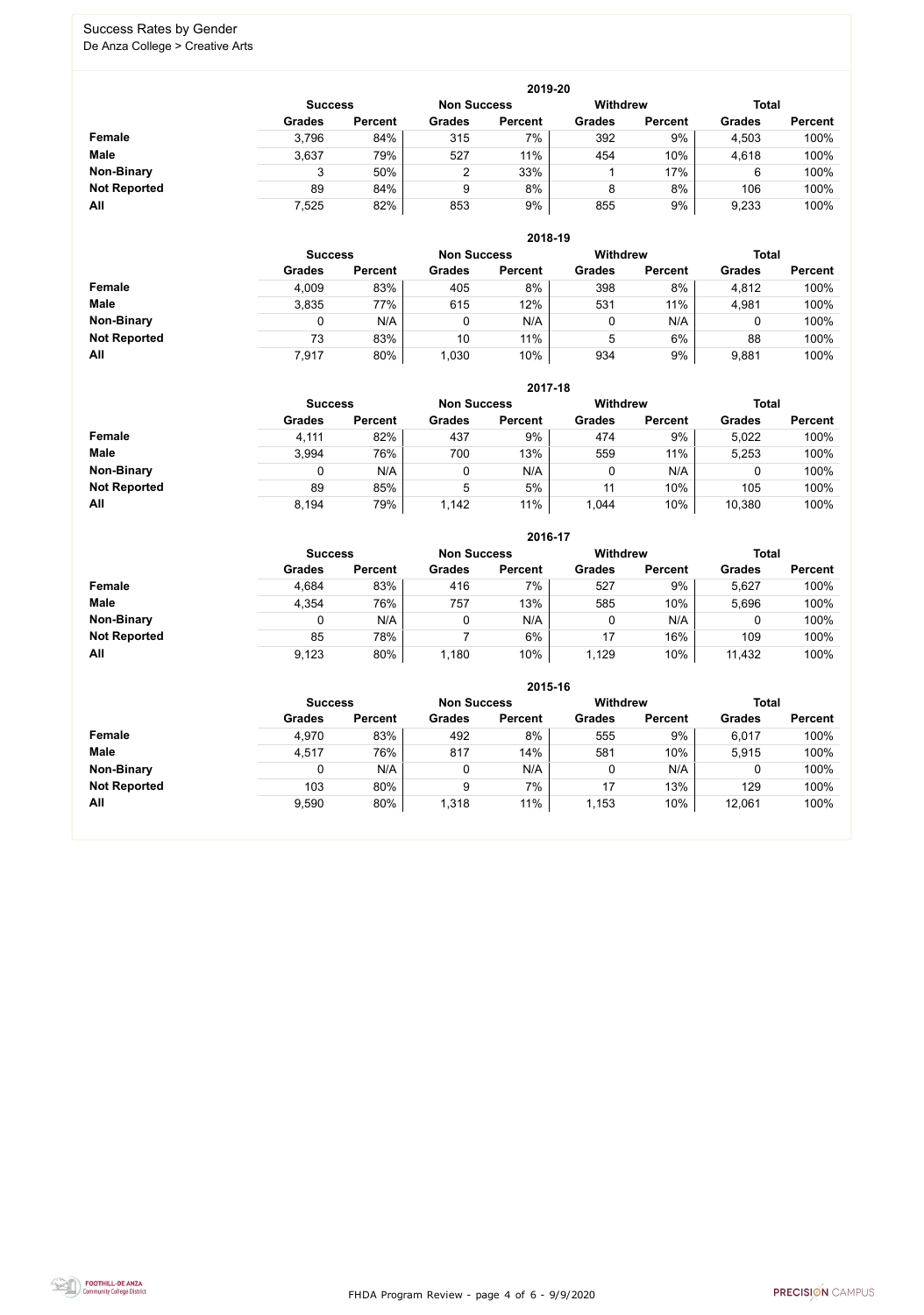FHDA Program Review - page 5 of 6 - 9/9/2020



#### Success Rates by Age De Anza College > Creative Arts

|            |                |                |                    | 2019-20        |               |                 |               |                |  |
|------------|----------------|----------------|--------------------|----------------|---------------|-----------------|---------------|----------------|--|
|            | <b>Success</b> |                | <b>Non Success</b> |                |               | <b>Withdrew</b> |               | <b>Total</b>   |  |
|            | <b>Grades</b>  | <b>Percent</b> | <b>Grades</b>      | <b>Percent</b> | <b>Grades</b> | <b>Percent</b>  | <b>Grades</b> | <b>Percent</b> |  |
| 19 or less | 1,970          | 82%            | 235                | 10%            | 201           | 8%              | 2,406         | 100%           |  |
| $20 - 24$  | 3,617          | 81%            | 434                | 10%            | 409           | 9%              | 4,460         | 100%           |  |
| 25-39      | .363           | 80%            | 145                | 9%             | 197           | 12%             | 1,705         | 100%           |  |
| $40 +$     | 575            | 87%            | 39                 | 6%             | 48            | 7%              | 662           | 100%           |  |
| All        | 7,525          | 82%            | 853                | 9%             | 855           | 9%              | 9,233         | 100%           |  |

|            |                |                |                    | 2018-19        |                 |                |               |                |
|------------|----------------|----------------|--------------------|----------------|-----------------|----------------|---------------|----------------|
|            | <b>Success</b> |                | <b>Non Success</b> |                | <b>Withdrew</b> |                | <b>Total</b>  |                |
|            | <b>Grades</b>  | <b>Percent</b> | <b>Grades</b>      | <b>Percent</b> | <b>Grades</b>   | <b>Percent</b> | <b>Grades</b> | <b>Percent</b> |
| 19 or less | 1,940          | 81%            | 257                | 11%            | 189             | 8%             | 2,386         | 100%           |
| $20 - 24$  | 3,886          | 80%            | 522                | 11%            | 451             | 9%             | 4,859         | 100%           |
| 25-39      | 1,495          | 78%            | 211                | 11%            | 223             | 12%            | 1,929         | 100%           |
| $40 +$     | 596            | 84%            | 40                 | 6%             | 71              | 10%            | 707           | 100%           |
| All        | 7,917          | 80%            | 1,030              | 10%            | 934             | 9%             | 9,881         | 100%           |

|            |                |                |                    | 2017-18        |                 |                |               |                |
|------------|----------------|----------------|--------------------|----------------|-----------------|----------------|---------------|----------------|
|            | <b>Success</b> |                | <b>Non Success</b> |                | <b>Withdrew</b> |                | <b>Total</b>  |                |
|            | <b>Grades</b>  | <b>Percent</b> | <b>Grades</b>      | <b>Percent</b> | <b>Grades</b>   | <b>Percent</b> | <b>Grades</b> | <b>Percent</b> |
| 19 or less | 1,745          | 82%            | 222                | 10%            | 167             | 8%             | 2,134         | 100%           |
| $20 - 24$  | 4,036          | 78%            | 634                | 12%            | 513             | 10%            | 5,183         | 100%           |
| 25-39      | 1,694          | 77%            | 244                | 11%            | 266             | 12%            | 2,204         | 100%           |
| $40 +$     | 719            | 84%            | 42                 | 5%             | 98              | 11%            | 859           | 100%           |
| All        | 8,194          | 79%            | 1,142              | 11%            | 1,044           | 10%            | 10,380        | 100%           |

|            |                |                |                    | 2016-17        |                 |                |               |                |
|------------|----------------|----------------|--------------------|----------------|-----------------|----------------|---------------|----------------|
|            | <b>Success</b> |                | <b>Non Success</b> |                | <b>Withdrew</b> |                | <b>Total</b>  |                |
|            | <b>Grades</b>  | <b>Percent</b> | <b>Grades</b>      | <b>Percent</b> | <b>Grades</b>   | <b>Percent</b> | <b>Grades</b> | <b>Percent</b> |
| 19 or less | 1,959          | 81%            | 247                | 10%            | 206             | 9%             | 2,412         | 100%           |
| $20 - 24$  | 4,488          | 79%            | 663                | 12%            | 561             | 10%            | 5,712         | 100%           |
| 25-39      | 1,871          | 80%            | 217                | 9%             | 249             | 11%            | 2,337         | 100%           |
| $40 +$     | 805            | 83%            | 53                 | 5%             | 113             | 12%            | 971           | 100%           |
| All        | 9,123          | 80%            | 1,180              | 10%            | 1,129           | 10%            | 11,432        | 100%           |

|            |                |                |                    | 2015-16        |                 |                |               |                |
|------------|----------------|----------------|--------------------|----------------|-----------------|----------------|---------------|----------------|
|            | <b>Success</b> |                | <b>Non Success</b> |                | <b>Withdrew</b> |                | <b>Total</b>  |                |
|            | <b>Grades</b>  | <b>Percent</b> | <b>Grades</b>      | <b>Percent</b> | <b>Grades</b>   | <b>Percent</b> | <b>Grades</b> | <b>Percent</b> |
| 19 or less | 2,194          | 82%            | 297                | 11%            | 180             | 7%             | 2,671         | 100%           |
| $20 - 24$  | 4,660          | 78%            | 682                | 11%            | 621             | 10%            | 5,963         | 100%           |
| $25 - 39$  | 1,951          | 79%            | 281                | 11%            | 245             | 10%            | 2,477         | 100%           |
| $40 +$     | 785            | 83%            | 58                 | 6%             | 107             | 11%            | 950           | 100%           |
| All        | 9,590          | 80%            | 1,318              | 11%            | 1,153           | 10%            | 12,061        | 100%           |